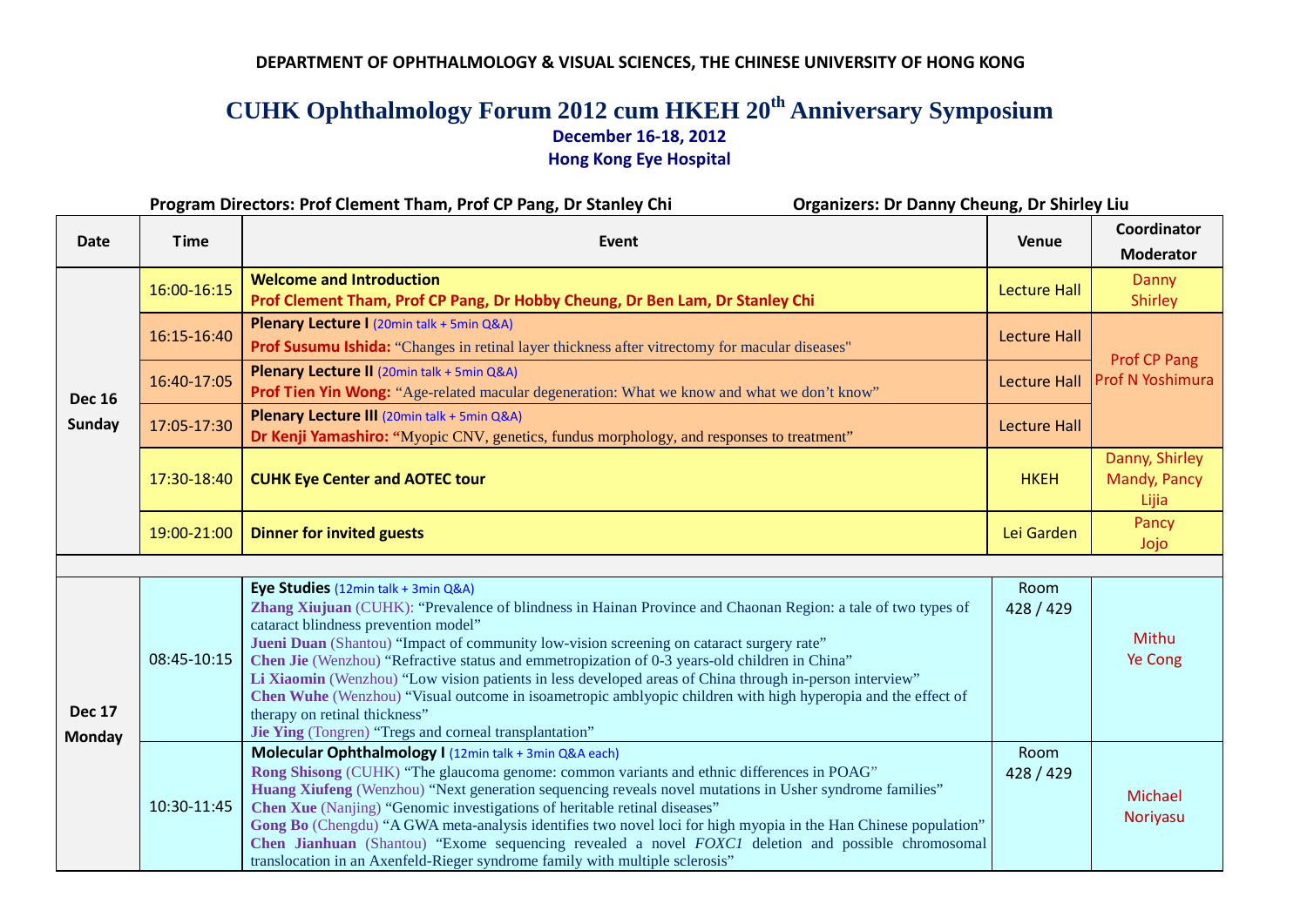|                          | 11:45-12:30 | <b>Lunch for speakers</b>                                                                                                                                                                                                                                                                                                                                                                                                                                                                                                                                                                                                                           | Pantry                   | Miki<br><b>Waiying</b>     |
|--------------------------|-------------|-----------------------------------------------------------------------------------------------------------------------------------------------------------------------------------------------------------------------------------------------------------------------------------------------------------------------------------------------------------------------------------------------------------------------------------------------------------------------------------------------------------------------------------------------------------------------------------------------------------------------------------------------------|--------------------------|----------------------------|
|                          | 12:30-12:55 | Plenary Lecture IV (20min talk + 5min Q&A)<br>Prof Jianan Qu: "Inordinate techniques of multi-photon microscopy"                                                                                                                                                                                                                                                                                                                                                                                                                                                                                                                                    | <b>Lecture Hall</b>      |                            |
|                          | 12:55-13:20 | Plenary Lecture V (20min talk + 5min Q&A)<br><b>Prof Neeru Gupta:</b> "Managing the pressure of glaucoma"                                                                                                                                                                                                                                                                                                                                                                                                                                                                                                                                           | <b>Lecture Hall</b>      |                            |
|                          | 13:20-13:45 | Plenary Lecture VI (20min talk + 5min Q&A)<br>Prof Wai-Ching Lam: "Is prophylactic antibiotic necessary for monthly intravitreal injection?"                                                                                                                                                                                                                                                                                                                                                                                                                                                                                                        | <b>Lecture Hall</b>      | Vishal<br>Shaheeda         |
|                          | 13:45-14:10 | Plenary Lecture VII (20min talk + 5min Q&A)<br><b>Dr Wei Li:</b> "Recent progresses in the research of congenital stationary night blindness (CSNB) and<br>melanoma-associated retinopathy (MAR)"                                                                                                                                                                                                                                                                                                                                                                                                                                                   | <b>Lecture Hall</b>      |                            |
|                          | 15:00-16:00 | Investigative Ophthalmology I (12min talk + 3min Q&A)<br>Liu Shu (CUHK) "Roles of FDT perimetry for detecting and following glaucoma"<br>Guihua Xu (CUHK) "RNFL degeneration in glaucoma - loss of birefringence property before tissue loss?"<br>Ken Wu (CUHK) "Imaging the lamina cribrosa with spectral-domain OCT"<br>Mithu Storoni (CUHK) "The role of MR imaging in distinguishing MS from NMO optic Neuritis"                                                                                                                                                                                                                                | <b>Room</b><br>428 / 429 | Doreen<br>Kasin            |
|                          | 16:15-17:15 | Investigative Ophthalmology II (12min talk + 3min Q&A)<br>Haoyu Chen (Shantou) "Spectral domain optical coherence tomography in retinal artery occlusion"<br>Ye Cong (CUHK) "Contribution of retinal blood vessels in RNFL measurement"<br>Zhao Min (Peking U) "Inhibit VEGF or VEGF <sub>xxx</sub> "<br>Man Xiaofeng (CUHK) "Cost-effectiveness of treating chronic angle closure glaucoma with cataract"<br>Tan Shaoying (CUHK) "Identification of clinical risk factors for disease progression in primary angle closure<br>glaucoma"                                                                                                            | Room<br>428 / 429        | <b>Qu Yang</b><br>Benjamin |
|                          | 17:45-19:25 | Special Lectures on Update of Treatment of Major Eye Diseases (15min talk + 5min Q&A each)<br>Dr Douglas Lam: "Emerging trend of endothelial keratoplasty of Chinese eyes in Hong Kong"<br><b>Dr Felix Li:</b> "Surgical treatment for primary open-angle glaucoma. Where are we now?"<br>Dr Tsang Chi Wai: "Vitreomacular traction disorder"<br>Dr Carmen Chan: "Current management of optic neuritis: a Hong Kong perspective"<br><b>Dr Hunter Yuen:</b> "IgG4 related sclerosing diseases"                                                                                                                                                       | <b>Lecture Hall</b>      | <b>Alvin</b><br>Emmy       |
|                          | 19:30-21:00 | <b>Dinner for invited guests</b>                                                                                                                                                                                                                                                                                                                                                                                                                                                                                                                                                                                                                    | <b>MegaBox</b>           | Pancy<br>Jojo              |
| <b>Dec 18</b><br>Tuesday | 0900-10:30  | Molecular Ophthalmology II (12min talk + 3min Q&A each)<br>Teng Yufeng (CUHK) "MicroRNA expression and regulation in human corneal epithelium and pathological cornea"<br>Michael Ng (Miami) "Smoking, miRNA and eye disease"<br>Zheng Yingfeng (Guangzhou) "Does piRNA have a role in the eye? A preliminary analysis"<br>Christy Yiu (PolyU) "A genetic epidemiological study of myopia: identification of myopia susceptibility genes"<br>Yang Mingming (CUHK) "Genetic investigation of ocular inflammatory disease-uveitis"<br>Liu Ke (CUHK) "Genetic investigation of age-related macular degeneration and polypoidal choroidal vasculopathy" | Room<br>428 / 429        | Zibing<br>Benjamin         |